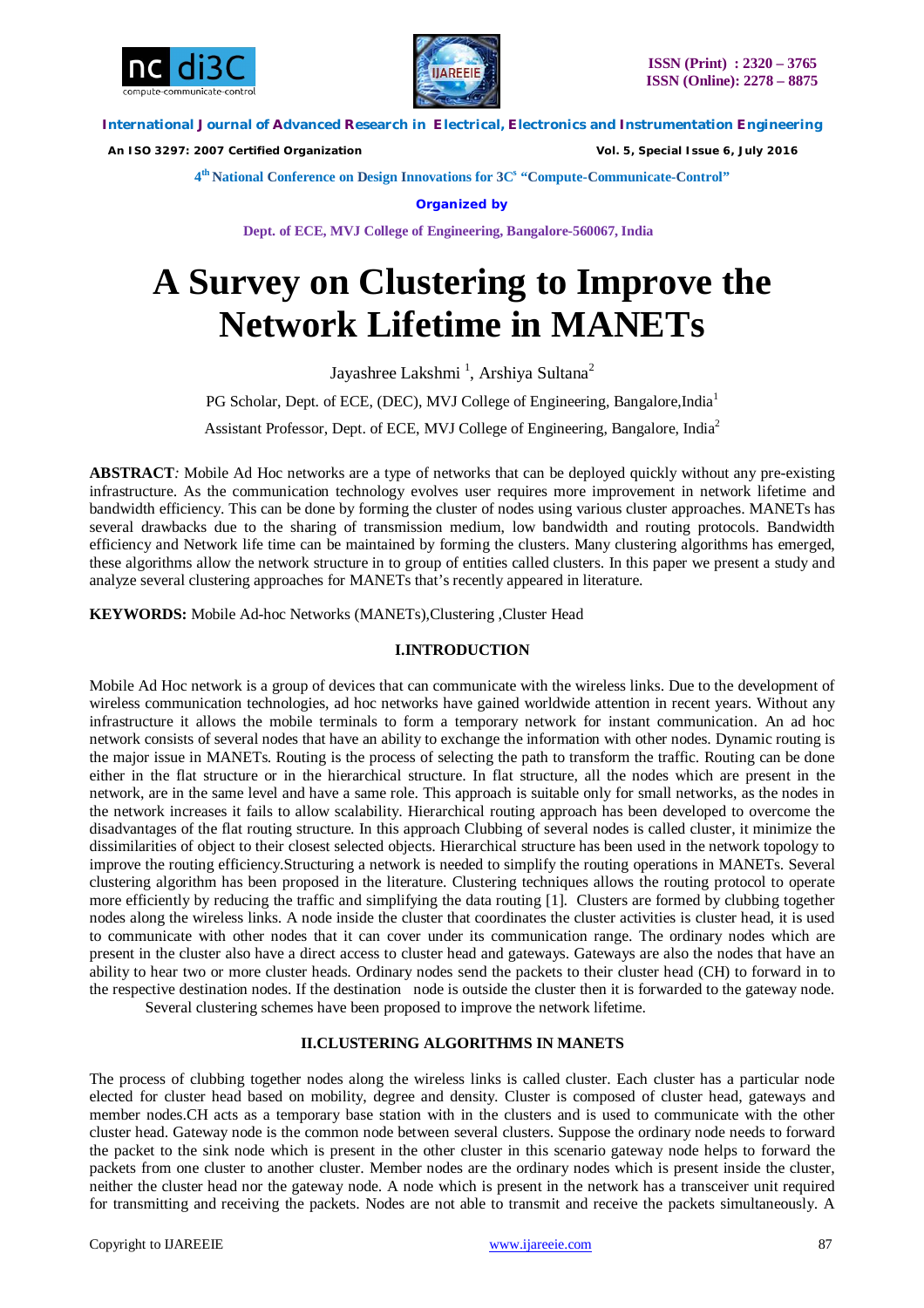



 *An ISO 3297: 2007 Certified Organization Vol. 5, Special Issue 6, July 2016*

**4 th National Conference on Design Innovations for 3C s "Compute-Communicate-Control"** 

### **Organized by**

#### **Dept. of ECE, MVJ College of Engineering, Bangalore-560067, India**

cluster structure ease the special reuse of resources to improve the system capacity. Fig. 1 shows the structure of the cluster [2].



Fig. 1 Cluster Structure

Classification of clustering algorithm can be done based on their objective and cluster head selection criteria:

1. Identifier Based Clustering: A unique ID is given to each node; each node in the network knows the IDs of the neighbouring nodes. The node with lowest ID is selected as a CH. Neighbours have the highest IDs than that of the CH. The process repeats until every node belongs to any one of the clusters. A node which lies within the transmission range of two or more clusters is considered as a gateway node. The concept of forming the cluster based on their IDs is called Linked Cluster Algorithm (LCA) [3]. This scheme concentrates on the nodes of lowest id without considering any other qualification of the nodes for cluster head selection. The main drawback of this scheme is that certain number of nodes will be inactive because of less power due to serving as a cluster head for longer period of time. Least Cluster Change (LCC) algorithm is the improved version of LCA algorithm, which integrates a maintenance step to minimize the cost of re-clustering. The reconstruction of clusters is called only in the following two cases.(1) If two CHs are neighbours, then the node with highest ID gives up the role of CH. (2) If a ordinary node moves outside its cluster and does not join a subsisting cluster then it will become cluster head composing an incipient cluster. LCC ameliorates the stability of clusters but the cost of re-clustering is expensive.Adaptive Clustering algorithm has been proposed by Lin & Gerla [4]. All the nodes presents in the network plays the same role. The concept of CH disappears inside the cluster.LCA concept is used for the election of CH. If the distance between the nodes which is present within the clusters are 3-hops then cluster maintenance is invoked.

Max-Min D-cluster formation algorithm [5] says that clustering is a collection of nodes that are up to d-hops away from a CH. Based on the node IDs CH is selected. Each node broadcast its IDs to the neighbouring nodes which are present within S-hops, collect their IDs and choose the highest ID nodes which it will broadcast in the second phase. During second phase, after receiving the highest id, each node saves the lowest IDs as the highest ids.CH is elected based on IDs saved in the previous phases. The duration of the cluster formation is more and exchanging of information before the election of CH is more in this algorithm.

2. Connectivity Based Clustering: Highest Connectivity Clustering Algorithm [1]: Each nodes share their ID to the nodes present in its communication range. The node which is surrounded by maximum number of nodes gets an opportunity to become cluster head (CH) and can no longer able to participate in a election process. Neighbours of a CH become member of that corresponding cluster. Each cluster assigns certain resources to share among the members. As the number of nodes in the cluster increases, throughput drops. Due to the movement of nodes, re-association rate of nodes is high and the current CH cannot be able to re-elect for a CH even if it loses its one of the neighbours. This approach doesn't provide any restrictions that this number of nodes should be present in the cluster. K-hop connectivity ID clustering algorithm (K-CONID) [1]: It is the combination of lowest id and highest degree algorithm. To select a CHs several criterions has to be consider, first-connectivity, second-Lower id. If any one of the criteria is used it leads to the generation of more clusters than necessary. Clusters in this approach are generated by CHs and nodes that are at the distance more than k-hops. K-CONID generates a link which is generalizes for a K-hop neighbourhood [1], If the node has a highest connectivity then the node is selected as a CH, In case of uniform connection, a node has CH priority if it has lowest id.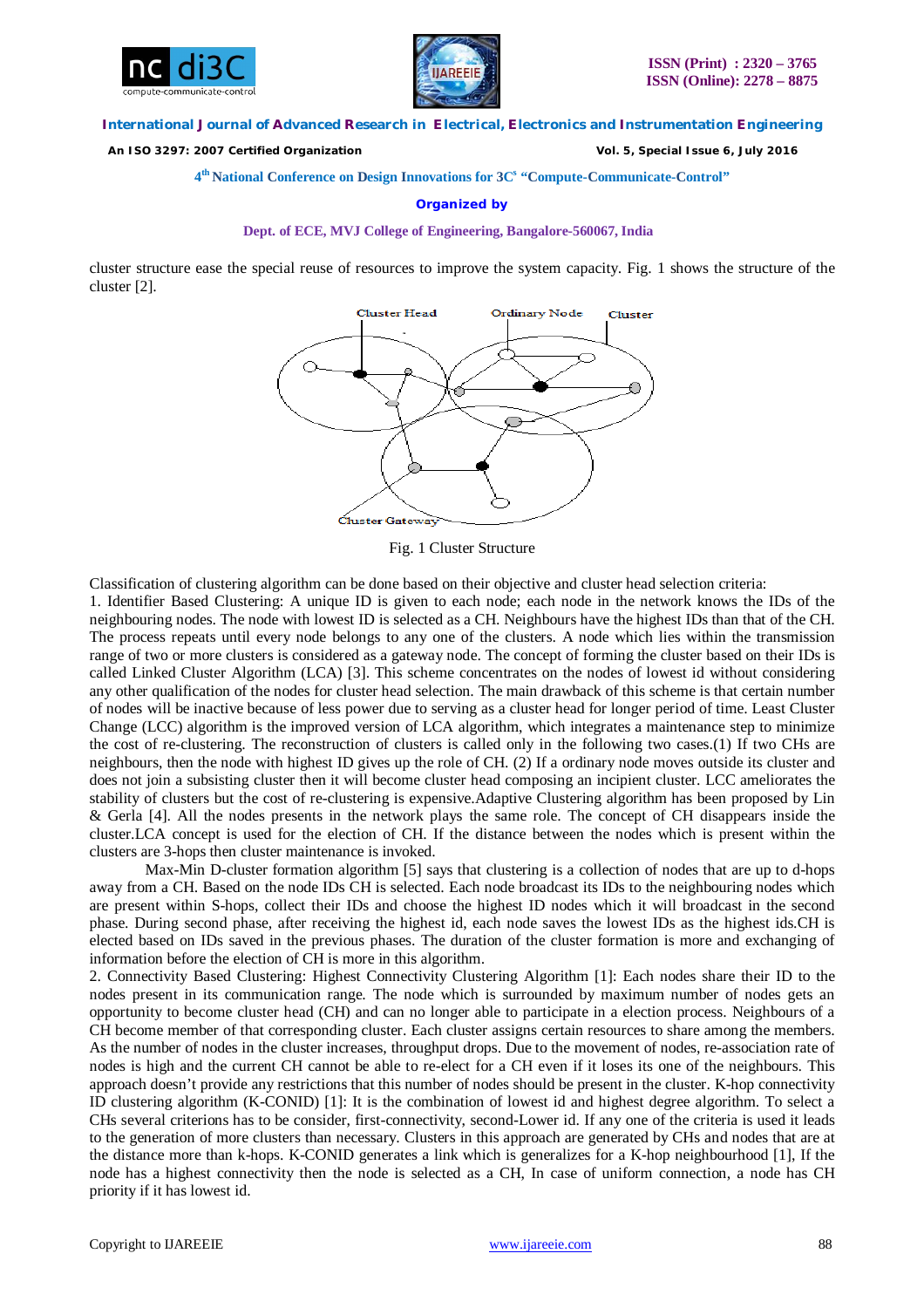



 *An ISO 3297: 2007 Certified Organization Vol. 5, Special Issue 6, July 2016*

**4 th National Conference on Design Innovations for 3C s "Compute-Communicate-Control"** 

## **Organized by**

**Dept. of ECE, MVJ College of Engineering, Bangalore-560067, India**

3. Mobility Based Clustering (MOBIC): MOBIC algorithm [6] is based on the LCA algorithm but it includes relative mobility of the nodes as a criterion for CH selection. The main aim of this algorithm is to choose the node with low mobility as a CH. Unnecessary selection of CH can be avoided by using Cluster Contention Interval (CCI). After the CCI time is expired, if the CHs are neighbours then the node with highest id gives up the role of CH. This algorithm reduces the maintenance of the CH; limitations of the LCC algorithm are not completely eliminated.A novel cluster algorithm [2] guarantees the longer lifetime of the clusters. The main idea of this approach is to choose the node which is having the lowest mobility as a CH. Combining the mobility prediction scheme with the highest order clustering technique authors proposed a distributed algorithm. The node with highest weight is considered as a CH. This algorithm allows a node to join other cluster without starting a re-clustering phase. Mobility Prediction Based Clustering (MPBC) [2] scheme has been proposed by Ni et al for MANETs. All Nodes broadcast the "Hello" message to form the list of neighbours. Each node calculates its average relative speed with respect to its neighbours based on exchanging the message. Nodes with the lowest relative mobility are selected as CHs. This algorithm is used to solve the problems caused when a node moves out of communication range and when two CHs moves within the reach of each other, one is required to give up the role of CH. This approach improves the network lifetime.

Mobility based D-hop clustering algorithm(MobDHop) algorithm partitions the network in to D-hop clusters based on relative mobility to support the clusters having the radius more than one-hop, this intern reduces the number of CHs. Relative mobility is calculated based on strength of the received packets. Clustering process is divided in to two stages i.e. Discovery and Merging stages. In Discovery stages, nodes with similar speed and directions are grouped to form a cluster. Merging phase is to merge clusters together or to consider individual nodes to a cluster.

4. Energy Based Clustering Algorithm: Mobile nodes in a MANET depend on battery power supply during network operations. Reduction in energy consumption plays an important role to improve the network life span.Multicast Power greedy clustering (MPGC) [2] algorithm is mainly to reduce the energy consumption. Each node sends a beacon signals with the highest power to inform its presence to its neighbours and simultaneously collects the information about its neighbors. Later each node sends a CH declaration with power level required to reach its nearest nodes and then it increases the power level until it reaches to all the nearby nodes. Each node contains the residual power of its neighbors. The node with highest residual power gets the chance to become a CH. This algorithm improves the network life span, but more number of steps is required to construct the cluster structure which increases the traffic. Flexible Weighted Clustering Algorithm based on Battery Power (FWCABP) is proposed to maintain stable clusters avoiding nodes with low battery power from being elected as a CH and to reduce the number of clusters. During cluster formation, each node sends a beacon message to the neighboring nodes in order to inform its status and build neighbours list.CH is elected based on the distance to its neighboring nodes, mobility and residual battery power. The node with the smallest degree is selected as CH.Enhance Cluster based Energy Conservation (ECEC) algorithm is the improved version of Cluster based Energy Conservation algorithm (CEC) [1]. During cluster formation, nodes with highest energy values are elected as CHs. Later ECEC elects gateways in order make connections with clusters. This algorithm reduces the power consumption which increases the network life span.

5. Weight based clustering Algorithm: It is mainly based on the use of a combined weight metric that consists of several node parameters such as node degree, distances, node speed and the time spent as a CH.CH selection is based on the weight of each node. If a node present in the region which is not covered by any CH, then the procedure for cluster formation is invoked throughout the whole system. To prevent overloading of CHs a predefined threshold value is defined which indicates the capacity of the CH. All the nodes must know the weight of all the other neighbouring nodes. The weight associated to the node can be calculated by using the formula (1)

W<sub>x</sub>=w1  $\Delta$ x+w2 Dx+w3 Mx+W4 Px

Where  $\Delta x = |d_x - \alpha|$ , Mx is the measure of mobility obtained by computing the running average speed of every node during the particular time T. ∆x is the degree difference obtained by calculating the number of neighbours of each node. α is the predefined threshold, Dx is the distance. Px is the cumulative time of a node being a CH. It is a measure of how much battery power has been consumed.Flexible Weight Based Clustering Algorithm (FWCA) is based on weights of the nodes to build clusters. Several parameters have been used in the election of CH such as transmission power, remaining battery power, node degree and mobility. During cluster maintenance, FWCA uses the capacity of the clusters and life time instead of mobility because stability metric affects the election of CH with the same weight as the node mobility metric. The main aim of this algorithm is to yield less number of clusters, maintaining the stable clusters and improving the network life time.

Enhanced Weighted clustering Algorithm (EWCA) [1] CH is invoked based on the distance between the nodes and its neighbours. Election process is repeated until every node become a member of any cluster or CH. Load balancing has